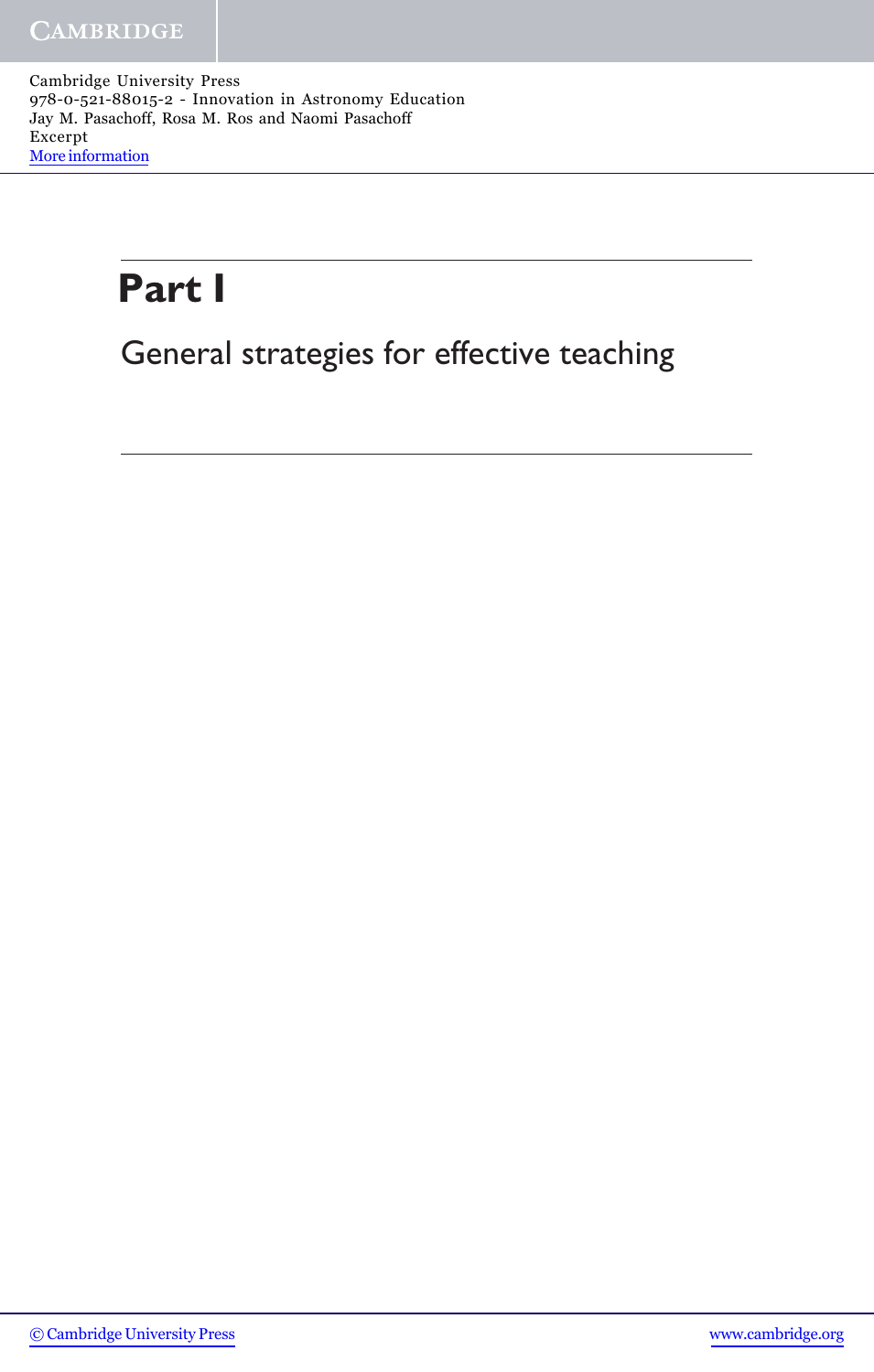### Introduction

The 20 papers constituting the first day's proceedings were devoted to the first theme, ''General strategies for effective teaching.'' After welcoming remarks, Jay M. Pasachoff, commission president, and Rosa M. Ros, who later became the commission vice-president, briefly summarized the main objectives of the Special Session, mentioning a variety of new methods of information dissemination (e.g., World Wide Web, Astronomy Picture of the Day, podcasts), the role astronomy can play in attracting young people to careers in science and technology, and the usefulness of technology both to observers and to teachers.

Former commission president John Percy of Canada next spoke about ''Learning Astronomy by Doing Astronomy.'' Percy contrasted learning astronomy facts from lectures and textbooks and ''doing astronomy'' in a more intellectually engaging fashion, emulating the actual scientific process, than called for in standard activities culminating in a predetermined result. While recognizing the value of ''hands-on'' activities, such as making scale models of the Solar System, Percy argued that "minds-on" activities – such as involving students in meaningful ways in their teachers' professional research (even if the result is not publishable) – are more valuable. He pointed out that in labs, which should mirror actual research, students can manipulate actual data, using the same computer languages and software used by real researchers. These activities help them grasp that astronomy facts do not emerge full-blown from textbooks but are figured out by astronomers based on ongoing research. Percy spoke also of the value of having students themselves assume the role of astronomy communicators by tutoring peers or younger students or making classroom or public presentations. Percy referred to conference participant Richard Gelderman's assertion that students should be exposed to recreational science, such as science fairs, ''for curiosity, interest, and ... for fun, fellowship, and ... mental well-being,'' just as they are encouraged from their earliest years to participate in recreational sports for physical and mental health. He noted, too, that even urban students can learn to understand and make the astronomical observations that underlie the religious observances of major world faiths. He concluded with the thought that ''the ultimate goal of astronomy education'' is to reach every student. While only a fraction will become professional astronomers, every student may become an amateur astronomer, with a lifetime passion for astronomy.

Like Percy, Roger Ferlet of France underscored the importance of engaging pupils in ''observing, arguing, sharing, discussing and interpreting real astronomical data, in order to enhance autonomy and reasoning; in brief, learning science by doing science.'' Ferlet discussed the European Union's Hands-On Universe project as a tool to reverse the ''clear disaffection for scientific studies at universities'' by convincing middle and high school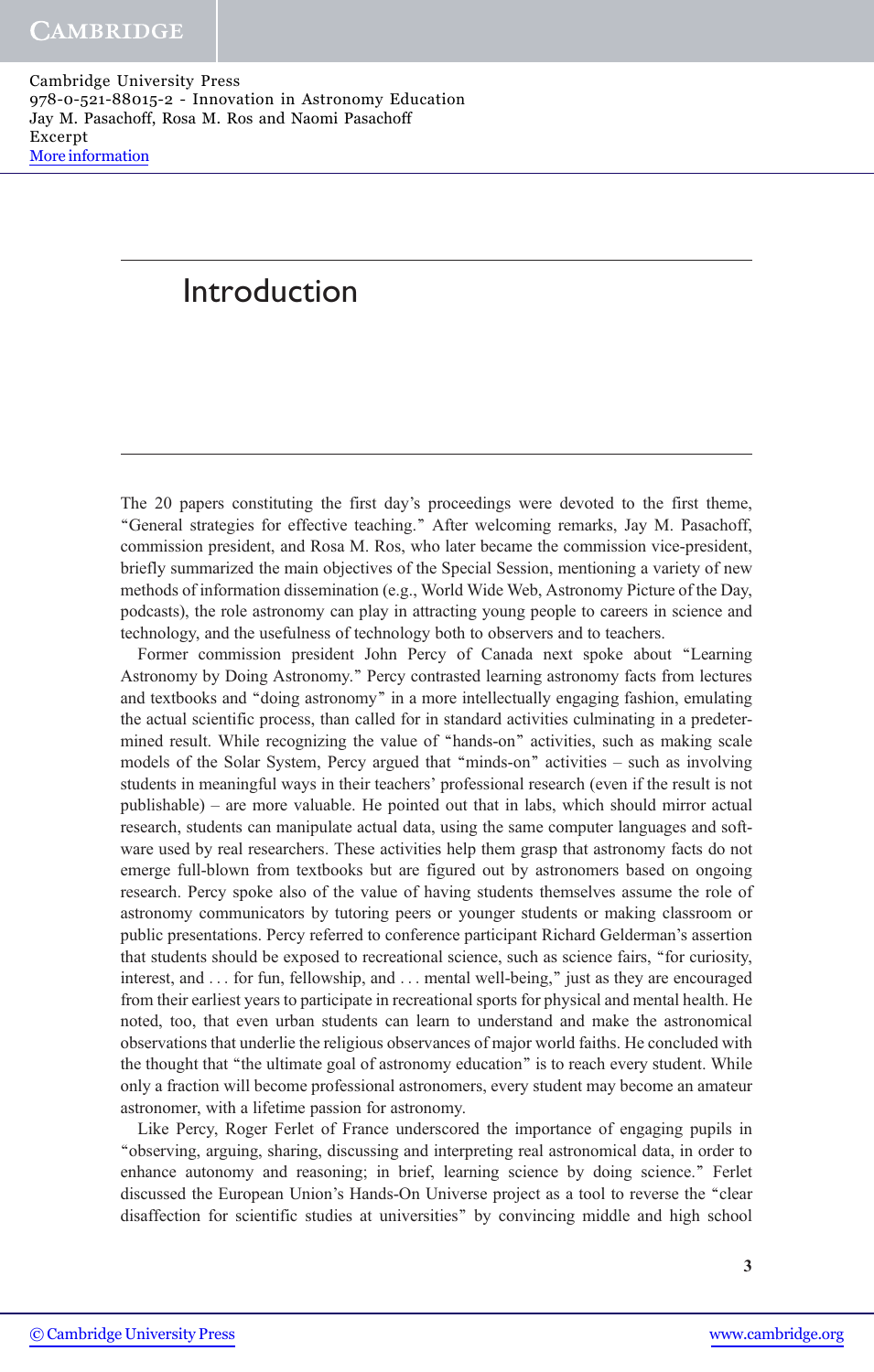#### 4 Introduction to Part I

students that scientific understanding "can be a source of pleasure." The project, a partnership of eight European countries under the auspices of the French University Pierre and Marie Curie in Paris, invites these younger students ''to manipulate and measure images'' in class, using ''real observations acquired through an Internet-based network of robotic optical and radio telescopes or with didactical tools such as webcam,'' assisted by scientific experts and by a select group of teachers who are trained in special workshops. The newly trained teachers go on to become "resource agents" for their own countries, with a mandate to train other educators. This European undertaking is important not only to the international scientific community but also to society as a whole, since not only does a ''sustainable economy'' depend on innovations by "a critical number of scientists and engineers," but also societies that undervalue science ''regress to more primitive and much less attractive'' conditions. An additional social benefit of the project is that it encourages communication among students from different countries. The positive reaction to Hands-on Universe has aroused hopes that similar European initiatives will result in "'Hands-on life' for biology, 'Hands-on Earth' for geology/ecology, etc."

Former commission president E. V. Kononovich of Russia described a manual about the Sun, the Earth, and their interactions assembled by the Sternberg Astronomical Institute of Russia for older high school students and for ''students of natural faculties of universities and teachers' colleges'' with an interest in solar problems. The manual is also a useful teaching aid for courses covering solar physics and solar–terrestrial relations. The manual, which makes use of both ground-based observations and results from SOHO, Yohkoh, Ulysses, TRACE, CORONAS, and other space telescopes, is divided into three sections. The first considers the Sun as a star, solar activity, and helioseismology. The second describes the Earth in space, its structure, its atmosphere, its magnetic field, its weather and climate, and active phenomena on the terrestrial surface. The third section considers such solar–terrestrial relationships as ionospheric disturbances, solar cosmic rays, and aurorae.

Bill MacIntyre of New Zealand presented ''A Model of Teaching Astronomy to Pre-Service Teachers that Allows for Creativity in Communicating Students' Understanding of Seasons.'' (In MacIntyre's paper, ''students'' are teacher trainees, not the young people they will go on to teach.) MacIntyre began by distinguishing among mental models (''cognitive notions held by individuals''), expressed models (mental models that have been communicated to others), consensus models (expressed models valued by a social group and widely used by it), scientific models (consensus models that are used by scientists for further scientific developments), and teaching models (used to provide opportunities for teachers-in-training to develop their understanding of basic astronomy along with pedagogical skills). A goal of the ''investigating with models'' approach is to have students understand ''the limitations and strengths'' not only of their own models but also of scientists' models. Since expression of a scientifically inaccurate mental model has the potential to embarrass the student, teachers must make sure to have the revelations take place "in a small group" and "in a nonthreatening way.'' The exercise requires students to collect evidence that will either support or lead them to change their mental models, a requirement that guarantees they will practice ''aspects of the nature of science (observations, inferences, creativity and empirically based knowledge) that relate to the systematic nature of investigating.'' MacIntyre described in detail the process by which two teachers-in-training creatively developed expressed models after identifying specific aspects of their original expressed model that other members of their group had difficulty comprehending. Why is such an exercise for teacher trainees useful? ''If we expect classroom teachers to cater for the creative–productive gifted students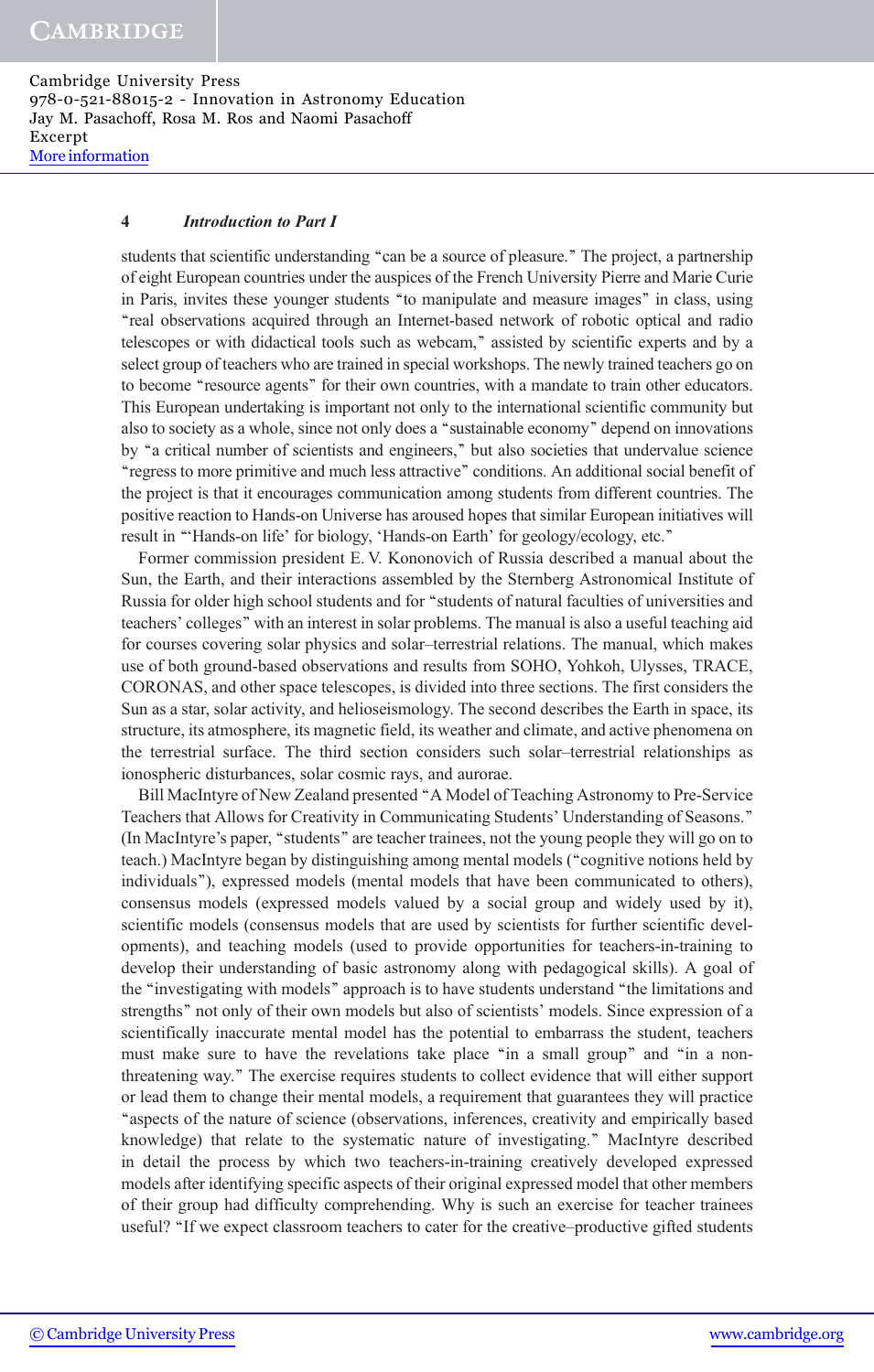#### Introduction to Part I and S

during astronomy teaching in primary and secondary schools, then pre-service teacher training must model the appropriate classroom environment that allows it to occur.''

In ''How to Teach, Learn About, and Enjoy Astronomy,'' Rosa M. Ros of Spain described ''what I learnt after 10 years of the [European Association for Astronomy Education] Summer School,'' drawing on the questionnaire responses of approximately 600 opinions of teachers of secondary school students from over 20 countries. To make students – in this case, the teachers – "feel like actors in the teaching–learning process," she, like other Special Session 2 participants, advocates ''learning by doing.'' During the summer sessions the teachers are exposed to a variety of approaches to the teaching of astronomy, including model-making, drawing, and playground activity. Just as a classroom teacher must be prepared to answer spontaneous questions from pupils about an astronomy topic that interests them, Ros as summer school director had to modify the activities to accommodate ''the topics, matters, and methods'' about which the teacher participants wanted to know more, bearing in mind always that astronomy concepts must be presented in some context, not in isolation. Instead of presenting a body of facts for students to memorize, ''it is important to connect the concepts with the personalities related to the topics, with the scientific situation in the past or maybe the social implications of the subjects." One goal of the summer school is to encourage more inspired and more passionate teaching of math and physics. ''If the teachers enjoy teaching, the students will also enjoy their classes.'' Ros lamented the fact that science museums tend to mount exhibits about science that stress the "spectacular and funny," leaving to schools "the boring science area.'' Nonetheless, she noted that ''not everything can be fun at school,'' arguing that teachers must also ''introduce the culture of making an effort to students.'' Even under-funded schools with limited resources can include creative astronomy activities in the curriculum. "All schools have a sky over their buildings. It must be used to observe and take measurements. If the school does not have tools and devices for making observations, we can encourage the students to produce their own instruments.'' Whatever is lost in precision by doing so is more than compensated for in student commitment.

Based on his experience as director of astronomical laboratories at the University of Colorado in the United States, Douglas Duncan advocated the use of "clickers" – wireless student response systems – as ''the easiest interactive engagement tool'' in teaching large lecture classes. Studies show that students enjoy using clickers, which transform students from ''passive listeners" to "active participants" in the learning process. The use of clickers also enables teachers to determine their level of comprehension without waiting for test-time. Studies show that the average student in a large physics lecture course, regardless of the effectiveness of the lecturer, truly comprehends at most 30% of newly introduced concepts. To master a new concept, students ''must think about the idea and its implications, fit it into what they already know, and use it.'' They must dislodge the misconceptions with which they enter the lecture hall. While professional scientists bounce ideas back and forth among themselves and within their own minds, students often believe ''that taking notes, memorizing, and repeating material on an exam is all there is to learning.'' Duncan also advocated using clickers to facilitate peer instruction, since studies show that ''when comparable numbers of students start with right and wrong conceptions, peer instruction usually results in students agreeing on the correct answer, not the wrong one." He cautioned, however, that "like any technology, clickers can be misused, and it is important to practice and to explain their use to students before starting.''

In "Educational Opportunities in Pro-Am Collaboration," Richard Fienberg, editor of Sky and Telescope magazine, echoed other symposium participants in asserting that "the best way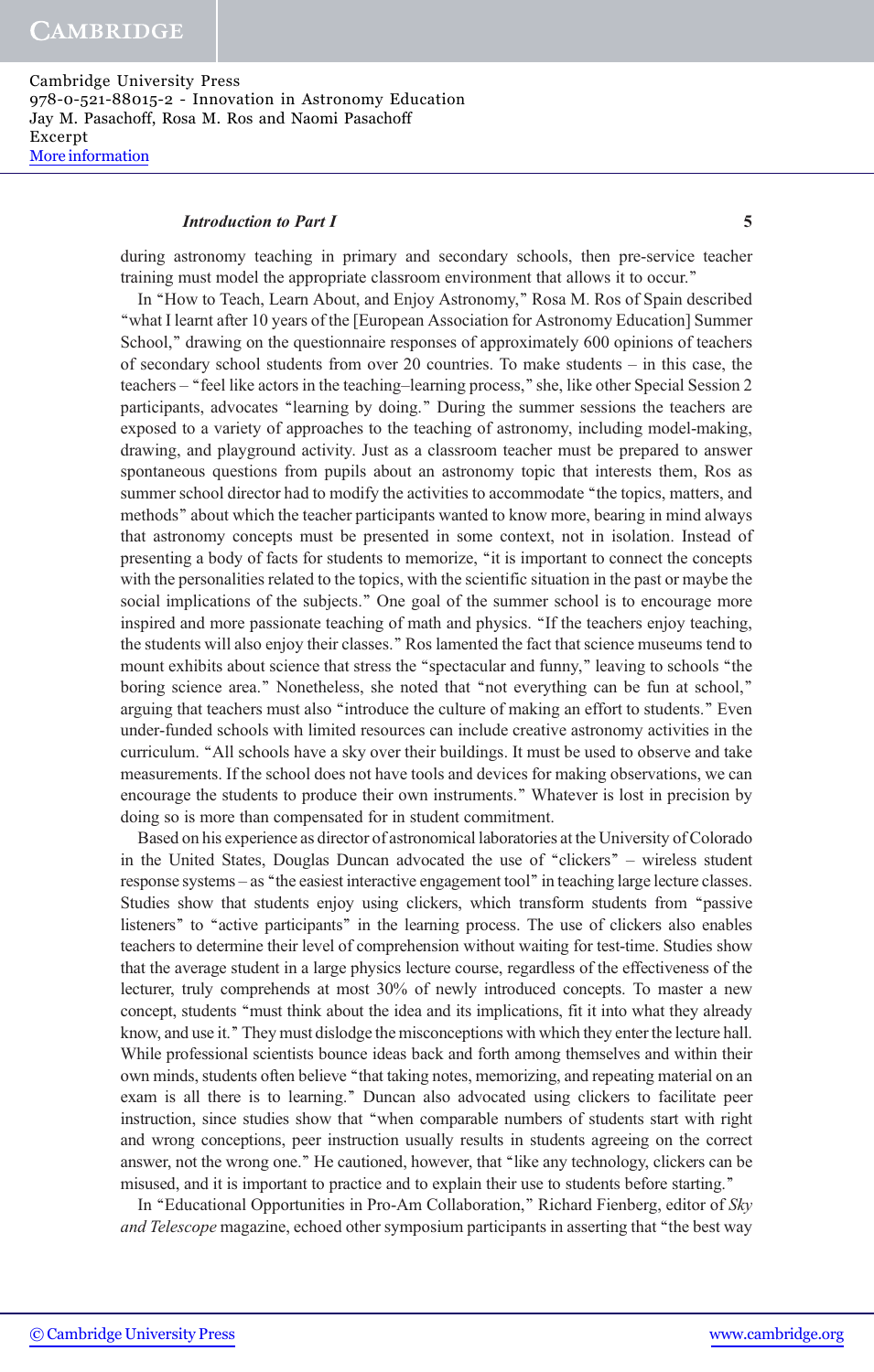#### 6 Introduction to Part I

to learn science is to do science,'' and called, as Michael Bennett would do in a later paper, for collaborations among amateurs, professionals, and educators. ''Amateurs will benefit from mentoring by expert professionals, pros will benefit from observations and data processing by increasingly knowledgeable amateurs, and educators will benefit from a larger pool of skilled talent to help them carry out astronomy-education initiatives.'' Noting the important contributions amateur astronomers have historically made to the field, the loss of access of professional astronomers to mid-sized meter-class telescopes, and the need to follow up on ''countless interesting objects'' being discovered by automated all-sky surveys, Fienberg recommended that serious amateurs – many of whom have access to digital imagers on computer-controlled mounts – be given the opportunity to do some of this monitoring. He identified the American Astronomical Society Working Group for Professional–Amateur Collaboration as a ''forum for collaboration between amateur and professional astronomers.'' Fienberg noted that amateurs continue to make important contributions to astronomy in areas including occultations; variable stars; meteor showers; CCD photometry and astrometry; and the search for and discovery of novae, supernovae, GRB counterparts, comets, and asteroids. In addition to this important work, amateurs can also help with astronomy outreach within their local communities and over the Internet with other researchers and educators around the world.

Jose´ Maza reported on his two decades of experience ''Teaching 'History of Astronomy' to Second-Year Engineering Students at the University of Chile.'' The course partly fills the two-course ''Humanistic Studies'' requirement that each engineering graduate must complete. As a result of the course, men and an increasing number of women who will go on to work at, and often become senior executives at, major Chilean companies are exposed to the basics of astronomy and to its development over history. The first part of the course, "a tour to the scientific revolution," begins with the ancient civilizations; leads up to Newton's construction of modern science; and ends with the contributions of Euler, Clairaut, Lagrange, D'Alembert, and Laplace to celestial mechanics. The second part begins with William Herschel and the discovery of the Milky Way and proceeds over several weeks to a discussion of the big bang, the cosmic background radiation, and dark energy, before culminating with a lecture on the history of astronomy in Chile. Maza would be happy to exchange ideas with other astronomy educators.

Gilles Theureau reported on his experience with coauthor L. Klein teaching a two-semester course for students with varied backgrounds and interests at the University of Orléans (France) on the ''history and epistemology of the concepts of stars and galaxies'' from antiquity to the early twentieth century. The cross-disciplinary approach is unusual in France, "where pupils start to be specialized" from the age of 15. The course opens with a study of world systems from the pre-Socratics to the philosophers of the Middle Ages, moves on to concepts of mechanics and planetary motion from Aristotle to Newton (and a little beyond), proceeding then to a discussion of spectroscopy and the nature of stars, and concluding with descriptions of the Milky Way and the nature of nebulae. The course emphasizes "mechanisms of knowledge," including observation, experiment, and theory, as well as mythology, theology, philosophy, metaphysics, physics, mathematics, and instrumentation, in order to demonstrate that human ideas of the Universe evolved "as a part of human history and culture," that "science belongs to the patrimony of humanity and that it has no frontiers,'' and that astronomy draws on both the humanities and the sciences. The course makes use of original documents that are considered in their historical context, including Aristotle on meteorology (350 BCE), Nicolas Oresme's challenge to Ptolemy's view of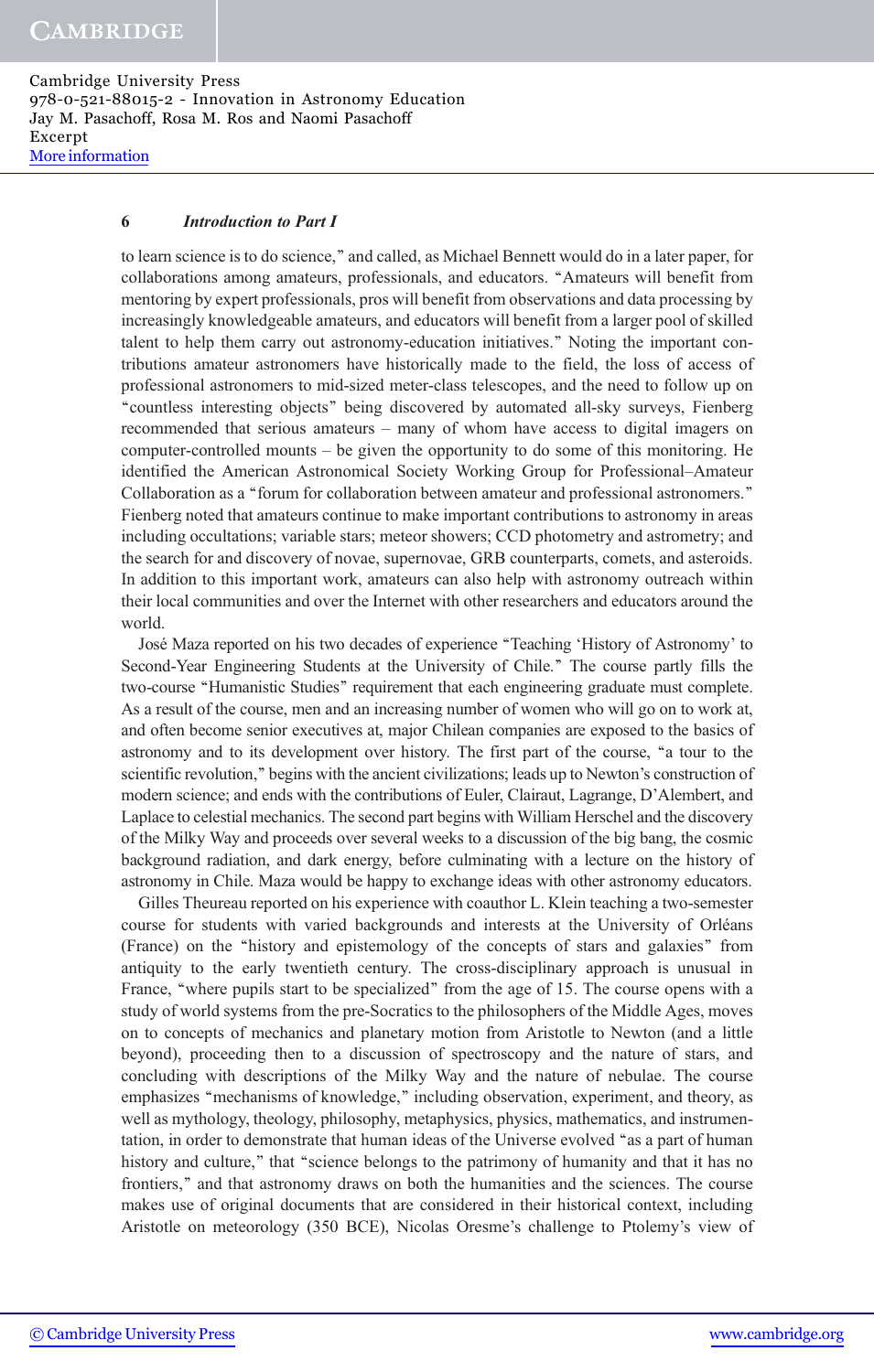#### Introduction to Part I 7 and 2008 1 and 2008 1 and 2008 1 and 2008 1 and 2008 1 and 2008 1 and 2008 1  $\sigma$

celestial motion (c. 1380), William Herschel's On the Construction of the Heavens (1785), and Agnes M. Clerke's Problems in Astrophysics (1903). The class also paid a visit to the Nançay Radio Observatory Astronomy Museum and Visitor Center; for the majority of students, who have "never looked at the sky," this visit provided "an impression of the questions of interest to past generations of philosophers and astronomers.'' Although in such a course it would have been easier to evaluate students through exams exclusively, the professors opted for the more difficult choice of assigning individual written projects in the first semester and a comprehensive exam in the second semester. The professors broadened their own cultural outlook by teaching the course, but found the presentation of material to and evaluation of such a heterogeneous group of students very challenging.

Jay M. Pasachoff spoke about ''Educational Efforts of the International Astronomical Union.'' He described how the work of the commission, which resulted from a merger of the commissions on education and on astronomy in developing countries, is carried out in ten program groups. These groups include the world-wide development of astronomy, which sends some of its members to visit countries interested in learning about advances in carrying out astronomy and perhaps even becoming members of the International Astronomical Union; teaching for astronomy development, which provides visiting experts or lecturers to help advance a country's astronomical education; exchange of astronomers, which arranges international visits of several months or longer for people from developing countries to visit major research institutions; the International School for Young Astronomers that is held every non-General-Assembly year for some dozens of new astronomers or graduate students; a semiannual newsletter; a group charged with coordinating with international institutions such as UNESCO, and that will now work with the International Year of Astronomy scheduled for 2009; a group involved in international exchanges of journals that could aid developing countries; and a group related to taking advantage of public interest at the times of solar eclipses to spread astronomical knowledge, including but not limited to the eclipse itself. All these groups, the newsletters, and other related activities are accessible through the commission's website at www.astronomyeducation.org.

Magda Stavinschi of Romania, who became commission president at the end of the Prague general assembly, argued that astronomy is an integral part of human culture, in the evolution of which it often played a significant role. The discoveries of archaeoastronomers have proven that prehistorical civilizations pondered cosmological questions and wondered about the place of humankind in the Universe. From the beginnings of history people across cultures have recorded significant events through markers that include not only human events, such as wars and the births and deaths of leaders, but also cosmic events, notably comets and eclipses. Stavinschi called attention to the often overlooked relationship between politics and astronomy, noting the post-World War I confirmation of Einstein's general theory of relativity by the Englishman Sir Arthur Eddington. During the war, Germany, Einstein's native land and the country that employed him, was a bitter enemy of England. This scientific collaboration not only served as "a perfect proof of scientific internationalism" but also helped reincorporate German scientists into the scientific community after the war. After briefly mentioning the links between astronomy and geography, mathematics, physics, chemistry, meteorology, technology, medicine, and pharmacology, Stavinschi pointed out some famous examples of the incorporation of astronomy in art, music, heraldry, folklore, and literature. She spoke of the importance of astronomy education: those with an appreciation of the Universe understand the need to protect Earth from manmade devastation ''much before its natural end.''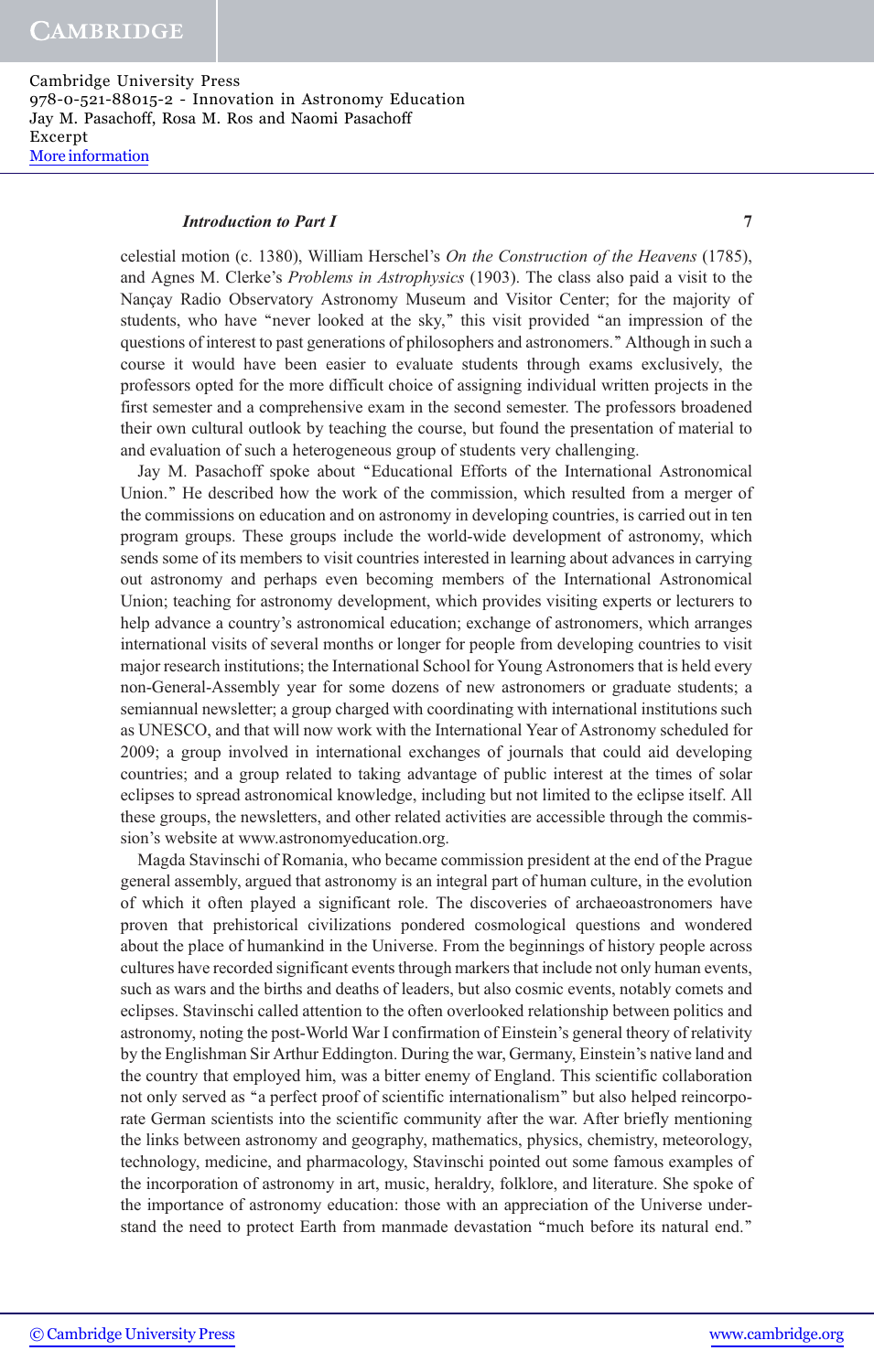#### 8 **Introduction to Part I**

While the mass media have succeeded in educating the public through coverage of space missions, and television programs featuring scientists like Carl Sagan have popularized astronomy, the media also are responsible for disseminating misinformation about astronomy. After briefly reviewing the history of astrology, she pointed to the astronomers' ''moral duty'' to "prove the quackery of astrology." She concluded by arguing that "there is no conflict" between science and religion," since they are "two different ways of considering the world," and dismissed the usefulness of arguing the relationship between astronomy and philosophy, since "all that defines philosophy intimately contains the Universe and especially man in the Universe.'' Astronomy can continue to play a role in the development of culture in pointing humanity in the direction of "what it has to do from now on."

Margarita Metaxa of Greece, where she teaches at the Arsakeio High School in Athens, spoke about "Light Pollution: a Tool for Astronomy Education," which can help motivate not only students but also ''the public, government officials and staff, and lighting professionals.'' Like Duncan, Metaxa noted that students ''hold misconceptions about the physical world that actually inhibit the learning of scientific concepts'' and that ''students can remember less'' than their teachers often assume. She called attention to a two-year program on light pollution sponsored by the Greek Ministry of Education and Religion, with backing from the EU; to the Internet Forum on Light Pollution, sponsored by the netd $\hat{a}$  as Europe project, a European Commission initiative in the area of education, culture and youth for the promotion of new media; and to a UNESCO-backed conference on ''Youth and Light Pollution'' held in Athens in autumn 2003. Outside of Europe, Chile has played a significant role in educating students about ''the effects of light pollution on the visibility of stars in the night sky.'' She concluded by emphasizing that bringing both astronomy and light pollution to the world's attention in order ''to protect the prime astronomical places and the 'dark skies' as a world heritage'' represents a significant challenge. It is one, however, that astronomers can meet by working ''together with interested organizations.''

On behalf of a group of collaborators, S. P. S. Eyres of the UK described worldwide online distance learning from astronomy courses prepared by the University of Central Lancashire. The student subscribers to these online courses range in age from 16, though most are over 21. They include a retired industrial professional with a doctorate in chemical engineering, an English teacher with a deep interest in astronomy, an employee of an examinations board responsible for school astronomy curricula, a high school student preparing for university entrance exams, a primary school classroom assistant working toward a degree, among others. While all students share an interest in astronomy, they differ in what they hope to achieve through participating in the online distance learning program. Although distance learning in the UK is often associated primarily with the Open University, the University of Central Lancashire (UCLan) has been offering adult education courses in astronomy for about a decade. It is now possible to earn an honors bachelor of science degree in astronomy through UCLan. Eyres explained why the traditional "teacher-focused" astronomy education, in which an ''expert in the subject decides what the student needs to know at the end of the course, and works backwards from there to determine where they must start,'' is inappropriate to distance learning. The framework of modules in the UCLan program enables students to determine if they are capable of higher-level work before they sign up for a lengthy course of study. Students are able to study modules provided by other institutions and use them for UCLan credit. They may also receive credit for skills they may already have in such fields, for example, as IT or math. Students correspond with their tutors both through e-mail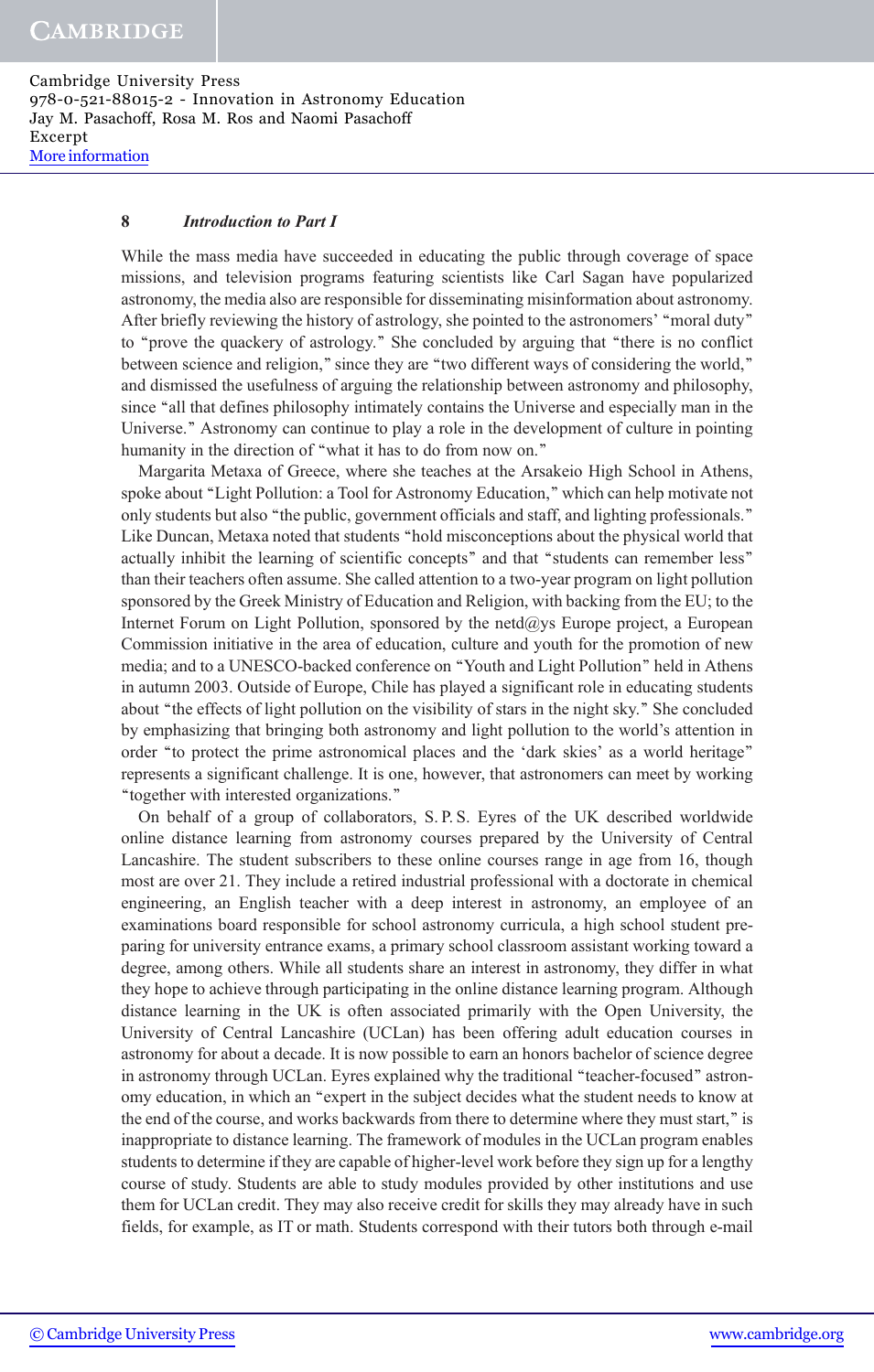#### Introduction to Part I 9

and through "discussion and chat tools on UCLan's virtual learning environment." With the introduction of competitive tuition fees at UK brick-and-mortar universities, the honors bachelor of science degree available through UCLan has the potential ''to attract students from the traditional 18- to-21-year-old UK degree market.'' Even students who can pay the tuition fees at traditional universities may choose to take distance courses as a way of drawing attention to their qualifications and making themselves stand out from other applicants for admission. UCLan is also thinking of entering the teacher training market.

Donald Lubowich of Hofstra University, on New York's Long Island, USA, demonstrated how he has successfully used "Edible Astronomy Demonstrations" to motivate students of all ages and to enhance their understanding of such varied concepts as differentiation, plate tectonics, convection, mud flows on Mars, formation of the galactic disk, formation of spiral arms, curvature of space, expansion of the Universe, and radioactivity and radioactive dating. His materials have included chocolate, marshmallows, candy pieces, nuts, popcorn, cookies, and brownies. Echoing other participants' comments that passionate and joyful teachers are effective teachers, he urged symposium participants to be "creative, create your own edible demonstrations, and have fun teaching astronomy.''

In ''Amateur Astronomers as Public Outreach Partners,'' Michael A. Bennett, executive director of the Astronomical Society of the Pacific (ASP), which is based in San Francisco, USA, identified "a huge, largely untapped source of energy and enthusiasm to help astronomers reach the general public'' as volunteer science educators and urged astronomers and astronomy educators around the world ''to consider more formal cooperation with amateurs.'' The ASP has estimated that, if one defines "amateur astronomer" as one who has joined a club of like-minded people, there are over 50 000 ''affiliated amateur astronomers'' in the US alone. It has also estimated that US amateur astronomers ''reach some 500 000 members of the general public every year'' through public star parties, classroom visits, community fairs, and museum/science center events. In March 2004 the ASP, with funding from the Navigator Public Engagement Program at NASA/JPL, launched its NASA Night Sky Network (NSN) to provide amateurs "with tested Outreach ToolKits on specific topics that can be used in a wide variety of ways with many different types of audiences," as well as training in how to use these resources. Amateur clubs must meet certain criteria in order to become members of NSN, and approximately 200 clubs had joined by summer 2006, representing approximately 20 000 amateur astronomers who have participated in over 4500 public outreach events. NASA funding is expected to continue for this effective program. Bennett urged astronomers around the world to identify ways to engage ''outreach amateur astronomers'' in their own countries.

Underlying the paper of former commission president Syuzo Isobe of Japan about ''Does the Sun Rotate Around Earth or Does Earth Rotate Around the Sun?: an Important Aspect of Science Education'' is the conviction that effective astronomy teaching must begin with the consideration of four variables: the pupil's class year, ability, level of interest, and future career. While of course it is more accurate to teach that the Sun does not rotate around Earth, it is not quite correct to teach that Earth rotates around the Sun, since "Solar System bodies" rotate around a gravity center different from the center of the Sun." While for most students the assertion that Earth is a sphere is adequate, students who have a higher interest level and students who may go on in scientific professions should know that Earth "is an ellipsoid or a geoid.''

Fernando J. Ballesteros and his colleague Bartolome Luque, both of Spain, made a case for ''Using Sounds and Sonification'' – and not merely impressive astronomy photographs – ''for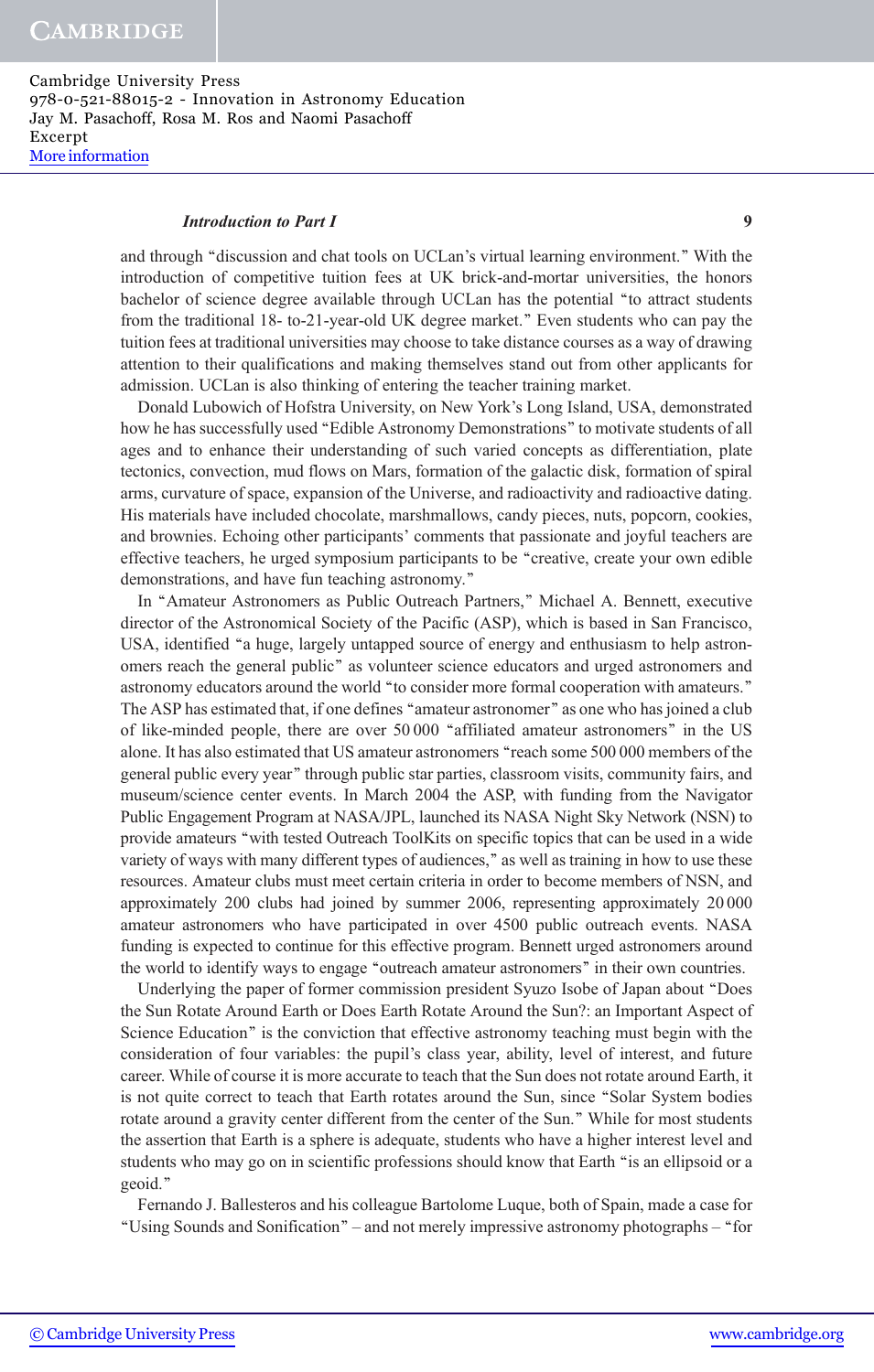#### 10 Introduction to Part I

Astronomy Outreach.'' The authors have a successful weekend radio program, ''The Sounds of Science,'' broadcast on the national radio station of Spain. Sometimes, in fact, as with pulsars, ''the images are not very spectacular but the sounds are strangely attractive.'' Astronomical sounds are also available to blind people in a way that images are not. [Editors' note: At least four books of astronomy images are available to the blind: Noreen Lawson Grice's Touch the Stars, Touch the Universe: a NASA Braille Book of Astronomy, Touch the Sun: a NASA Braille Book and Touch the Invisible Sky. Pasachoff reviewed the first three in the US college honor society Phi Beta Kappa's The Key Reporter, spring 2006, pp. 15–16, downloadable at www.pbk.org.] Ballesteros identified a number of Internet resources for astronomy sounds, the computer software ''Sounds of Space,'' available for both PCs and Macs, and the possibility for professional astronomers to "sonificate" their own data, by passing them "to an audible format." Addressing the issue that there is no sound in the vacuum of space, Ballesteros notes that this fact represents a teachable moment in itself, since "in many cases the sounds will be radio signals passed to sound," as is the case with both pulsars and aurorae. Similarly, black holes, lightning storms on Saturn, and ionization tracks from shooting stars also emit radio signals. Ballesteros noted that in some cases there are real sounds, such as "when a shooting star crosses the sound barrier"; in other cases the sound may be inaudible but can be indirectly reconstructed, as in the case of "sound waves crossing the solar surface,'' which the vacuum of space prevents from reaching Earth, but which SOHO instruments can record indirectly and reconstitute after the fact.

Basing their argument on successful activities offered for school students at Sydney (Australia) Observatory, Nick Lomb and Toner Stevenson contend in ''Teaching Astronomy and the Crisis in Science Education'' that the trend in some countries to shun careers in math and science can be overcome by using astronomy "as a tool to stimulate students' scientific interest.'' The matter is of some importance, since if the trend is not offset, ''there may not be enough people with Science, Engineering and Technology (SET) skills to satisfy the demand from research and industry.'' Not only will it be necessary to replace retirees from the ''baby boomer'' generation but also burgeoning industries including nanotechnology, biotechnology, and information technology will require workers with SET skills. In Australia, however, studies show a decline in the number of high school students studying advanced mathematics and both the life and physical sciences. Data from other countries are similarly dispiriting. Unless their parents have a positive attitude toward science, students often shun the physical sciences because they think of them as boring and irrelevant. Many students perceive science to be so difficult that only highly gifted students can succeed at them. Even those with high aptitude sometimes enroll in science courses only to improve their chances at excelling in university entrance exams. Lomb and Stevenson assert that planetaria and public observatories can improve student attitudes to science by engaging students' interest in a personal way.

In "Astronomy for All as Part of a General Education," J. E. F. Baruch et al. discussed the pluses and minuses of using www.telescope.org, a Web-based education program in basic astronomy available free of charge to anyone with Internet access. The authors explained the advantages of truly autonomous robotic telescopes, such as the Bradford Robotic telescope, which can "deliver the initial levels of astronomy education to all school students in the UK" over remotely driven telescopes that reach only "a tiny percentage ... of students." They also discussed ''practical solutions'' for assisting teachers lacking not only a deep knowledge of basic astronomy but also confidence in working with information technology. See also short descriptions of posters, pages 132–143.